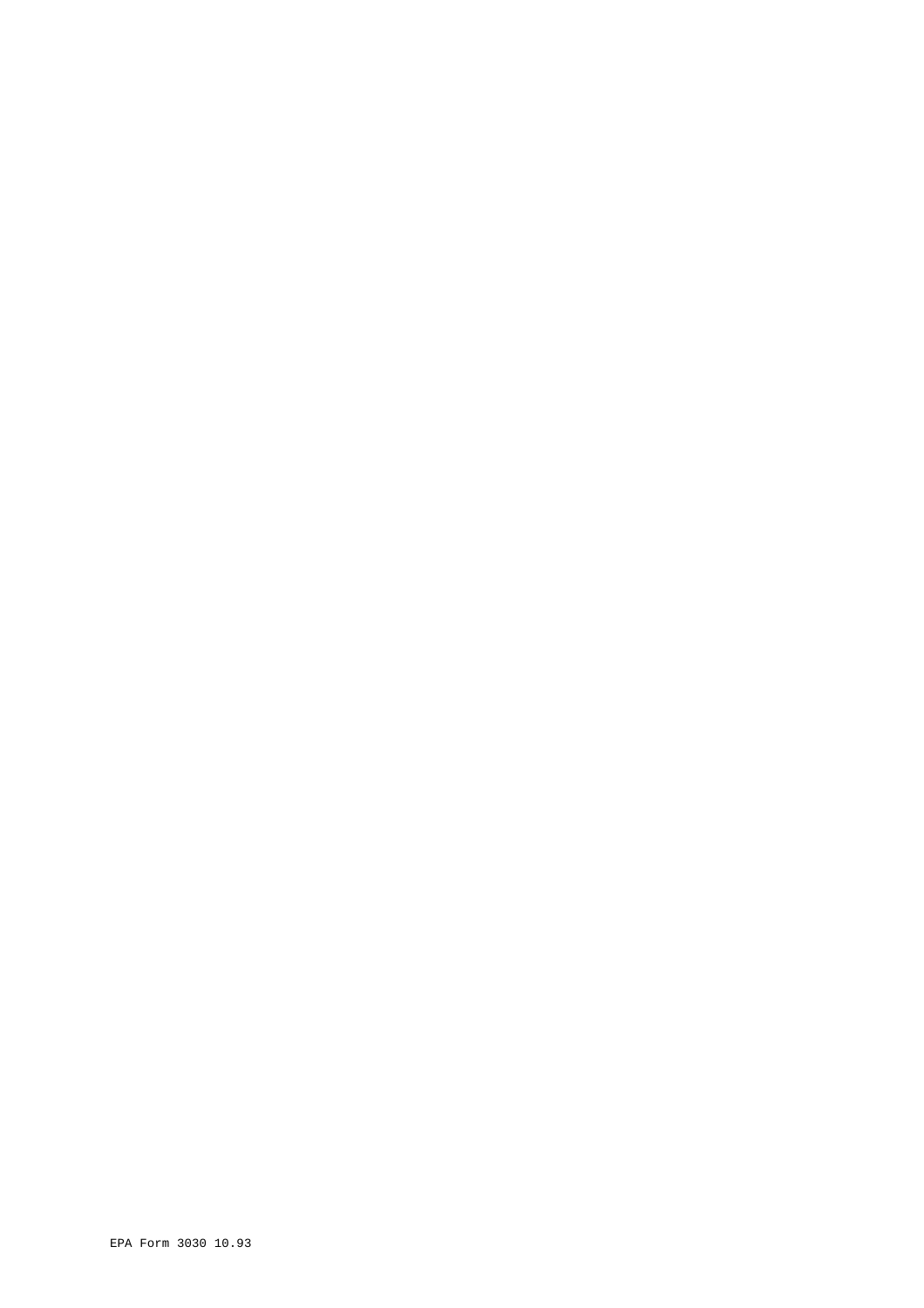#### **Headnote:**

- 1. An invention consisting of a mixture of technical and nontechnical features and having technical character as a whole is to be assessed with respect to the requirement of inventive step by taking account of all those features which contribute to said technical character whereas features making no such contribution cannot support the presence of inventive step.
- 2. Although the technical problem to be solved should not be formulated to contain pointers to the solution or partially anticipate it, merely because some feature appears in the claim does not automatically exclude it from appearing in the formulation of the problem. In particular where the claim refers to an aim to be achieved in a non-technical field, this aim may legitimately appear in the formulation of the problem as part of the framework of the technical problem that is to be solved, in particular as a constraint that has to be met.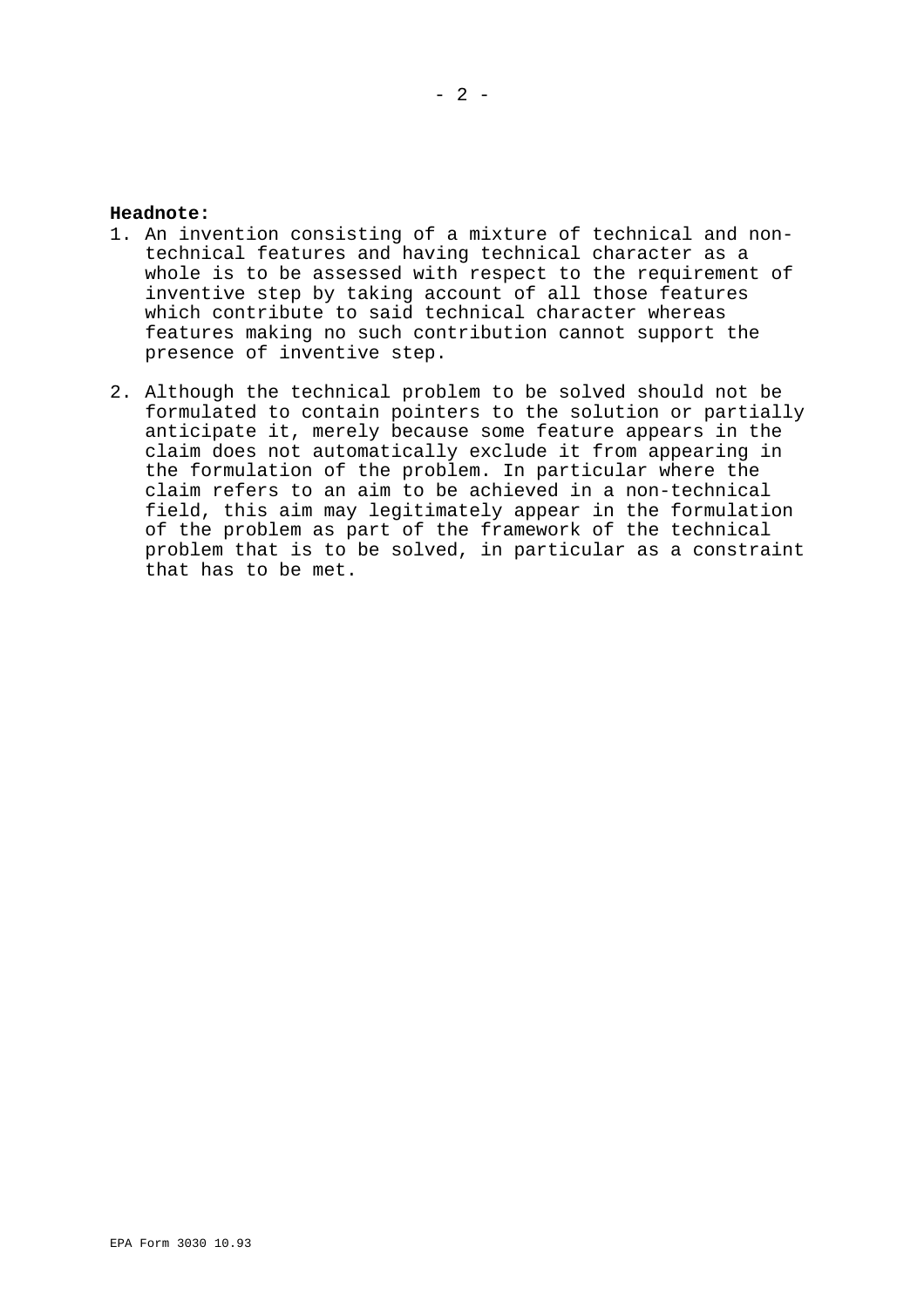

**Patentamt**

**European Patent Office** **Office européen des brevets**

Beschwerdekammern

Boards of Appeal

Chambres de recours

**Case Number:** T 0641/00 - 3.5.1

## **D E C I S I O N of the Technical Board of Appeal 3.5.1 of 26 September 2002**

| Appellant:<br>(Proprietor of the patent) P.O. Box 123 | COMVIK GSM AB<br>S-126 23 Hägersten (SE)                                                                                                                               |  |
|-------------------------------------------------------|------------------------------------------------------------------------------------------------------------------------------------------------------------------------|--|
| Representative:                                       | Henningsson, Gunnar<br>AWAPATENT AB<br>Box 45086<br>S-104 30 Stockholm<br>( SE )                                                                                       |  |
| Respondents:<br>(Opponent 01)                         | DeTeMobil Deutsche Telekom MobilNet GmbH<br>Landgrabenweg 151<br>$D-53227$ Bonn (DE)                                                                                   |  |
| Representative:                                       | Riebling, Peter, Dr.-Ing.<br>Patentanwalt<br>Rennerle 10<br>$D-88131$ Lindau (DE)                                                                                      |  |
| (Opponent 02)                                         | GIESECKE & DEVRIENT GmbH<br>Prinzregentenstrasse 159<br>D-81677 München (DE)                                                                                           |  |
| Representative:                                       |                                                                                                                                                                        |  |
| Decision under appeal:                                | Decision of the Opposition Division of the<br>European Patent Office posted 13 April 2000<br>revoking European patent No. 0 579 655 pursuant<br>to Article 102(1) EPC. |  |
| Composition of the Board:                             |                                                                                                                                                                        |  |
| S. V. Steinbrener<br>Chairman:                        |                                                                                                                                                                        |  |

**Members:** S. C. Perryman

R. R. K. Zimmermann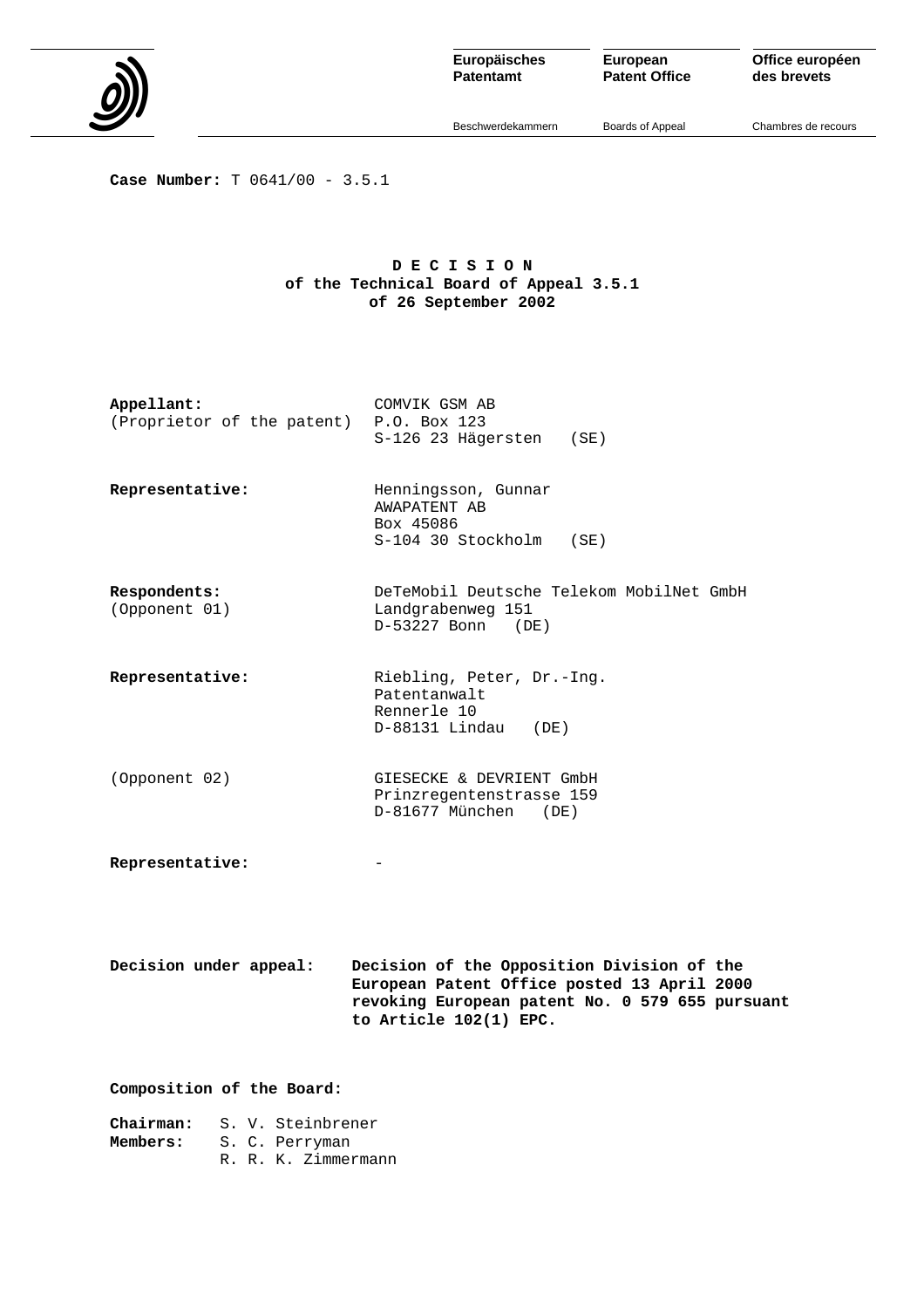# **Summary of Facts and Submissions**

- I. European patent No. 0 579 655 relates to digital mobile telephone systems and in particular to the use of a single-user multi-identity IC card as subscriber identity module in a mobile unit of a GSM type system. The patent, which claims the 12 April 1991 as priority date, was granted to the appellant with effect from 5 March 1997.
- II. On 4 and 5 December 1997, the respondents filed oppositions against the patent on grounds of lack of novelty and inventive step and submitted, as prior art citation against the patent, among others the proceedings paper of G. Mazziotto, "The Subscriber Identity Module for the European Digital Cellular System GSM", published in Fourth Nordic Seminar on Digital Mobile Radio Communications DMR IV, 26 to 28 June 1990, Oslo, Norway (cited as document D8).

The opposition division in charge of examining the oppositions was of the opinion that multi-identity IC cards were already known from the prior art and that for improving identity selection in digital mobile telephone networks, a skilled person would consider it obvious to use such cards in network systems of the type disclosed in document D8, for example. The patent was thus revoked for lack of inventive step; the decision was posted on 13 April 2000.

III. The appellant filed a notice of appeal against the revocation decision on 9 June 2000, paying the appeal fee the same day. A written statement setting out the grounds was filed on 11 August 2000.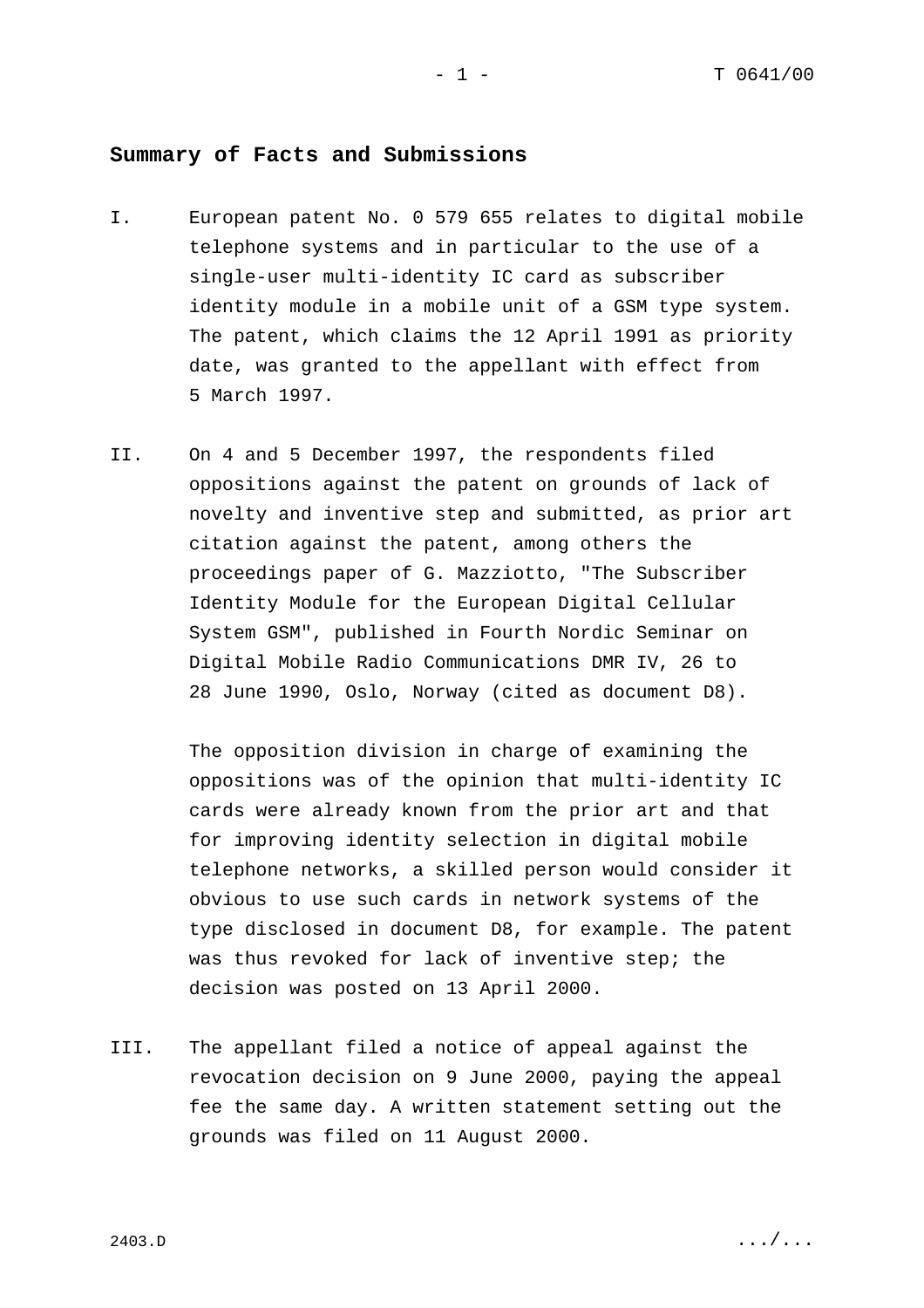IV. In August 2000, a third party presented observations in terms of Article 115 EPC, citing as a further relevant prior art document European patent specification EP-B-0 344 989 (A-publication published in 1989).

V. In oral proceedings held on 17 January 2002 the matter in question was discussed with the representatives. In the course of the hearing, the appellant submitted two amended versions of claim 1 filed as main and auxiliary request, which read as follows:

> Main request: "1. Method in a digital mobile telephone system of the GSM type, in which subscriber units (MS) are controlled by a subscriber identity module (SIM), characterised in that the subscriber identity module (SIM) is allocated at least two identities (IMSI 1 , IMSI 2), information thereon being stored in a home database of the system, said at least two identities being selectively usable, wherein only one identity (IMSI 1 or IMSI 2) can be activated at a time, the user when using a subscriber unit (MS) selectively activating the desired identity in said home database from the subscriber unit, wherein the selective activation is used for distributing the costs for service and private calls or among different users".

> Auxiliary request: "1. Method in a digital mobile telephone system of the GSM type, in which subscriber units (MS) are controlled by a subscriber identity module (SIM), characterised in that the subscriber identity module (SIM) is allocated at least two identities (IMSI 1 , IMSI 2), information thereon being stored in a home database of the system, said at least two identities being selectively usable, the user, when using a subscriber unit (MS) selectively activating the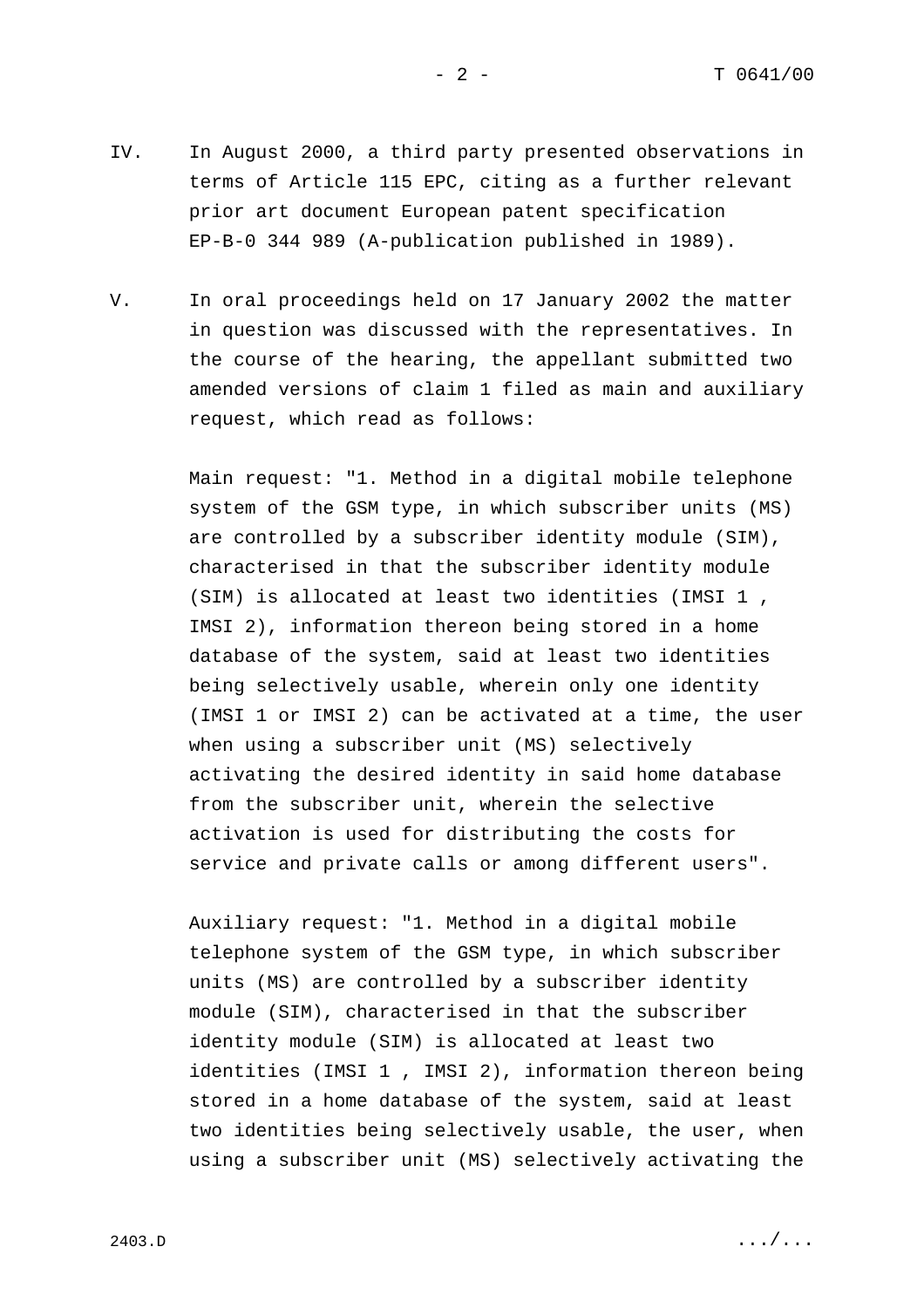desired identity in said home database from the subscriber unit, wherein, when one identity (IMSI 1 or IMSI 2) is selectively activated, involving a change of identity, the previous identity is deactivated, controlled by the subscriber's home database (HLR), an incoming call being set up against the activated identity controlled by the information in the home database, the selective activation being used by the home database for distributing the costs for service and private calls or among different users."

The oral proceedings were ended with closure of the debate.

VI. According to the appellant's submissions, the prior art GSM telephone systems did not disclose any subscriber identity module or card of the single-subscriber multiidentity type. The multi-service cards known from the prior art were inappropriate for such use in GSM type networks. Furthermore, without modifying the network's home database in the manner taught by the present invention the necessary functionality of the system could not be provided.

> The inventor's merits resided in realizing the economical and administrative problem for certain subscribers that distributing the costs for various categories of calls within one and the same subscription caused extra work. At the time the invention had been made each subscription always had been allocated just one unique identity in the form of one unique personal identity number IMSI.

Changing this involved a totally new approach to the identification process in a GSM type system. It was not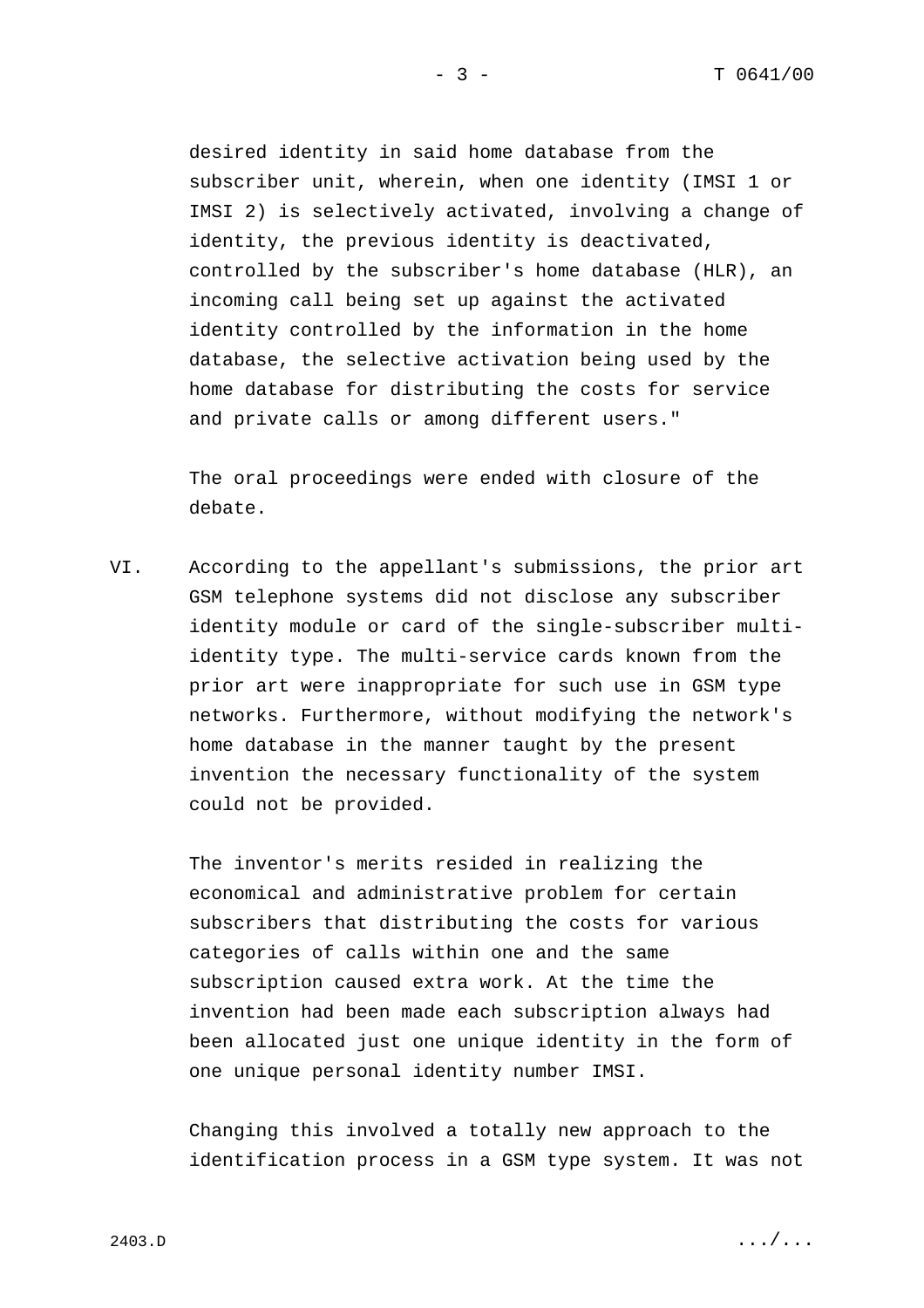enough to include more than one identity in the SIM, but the inventor had to find a solution how to activate, selectively, the system with regard to the desired identity and to set up an incoming call against the activated identity. The cited prior art was silent on all these features of the invention.

VII. The appellant requested that the decision under appeal be set aside and the patent be maintained on the basis of the claims submitted at the oral proceedings on 17 January 2002 as main request or as auxiliary request, and if the document EP-A-0 344 989 was considered as relevant to patentability the case should be remitted to the first instance for further prosecution.

> The respondents disagreed. The appeal should be dismissed and the case should not be remitted to the first instance.

VIII. The respondents raised various objections against the amended claims: Allocating two or more identities to the same subscriber for the purpose of distributing the costs for service and private calls or among different users was an issue of the GSM commercial and administrative management, rather than a technical feature of the telephone network or its infrastructure. Commercial and administrative ideas and concepts, however, had no technical character and did thus neither confer novelty nor inventive step to any subject-matter; such kind of definition rather obscured technical aspects in an invention. With regard to the patent as amended the reasons given by the opposition division for the refusal were thus still valid.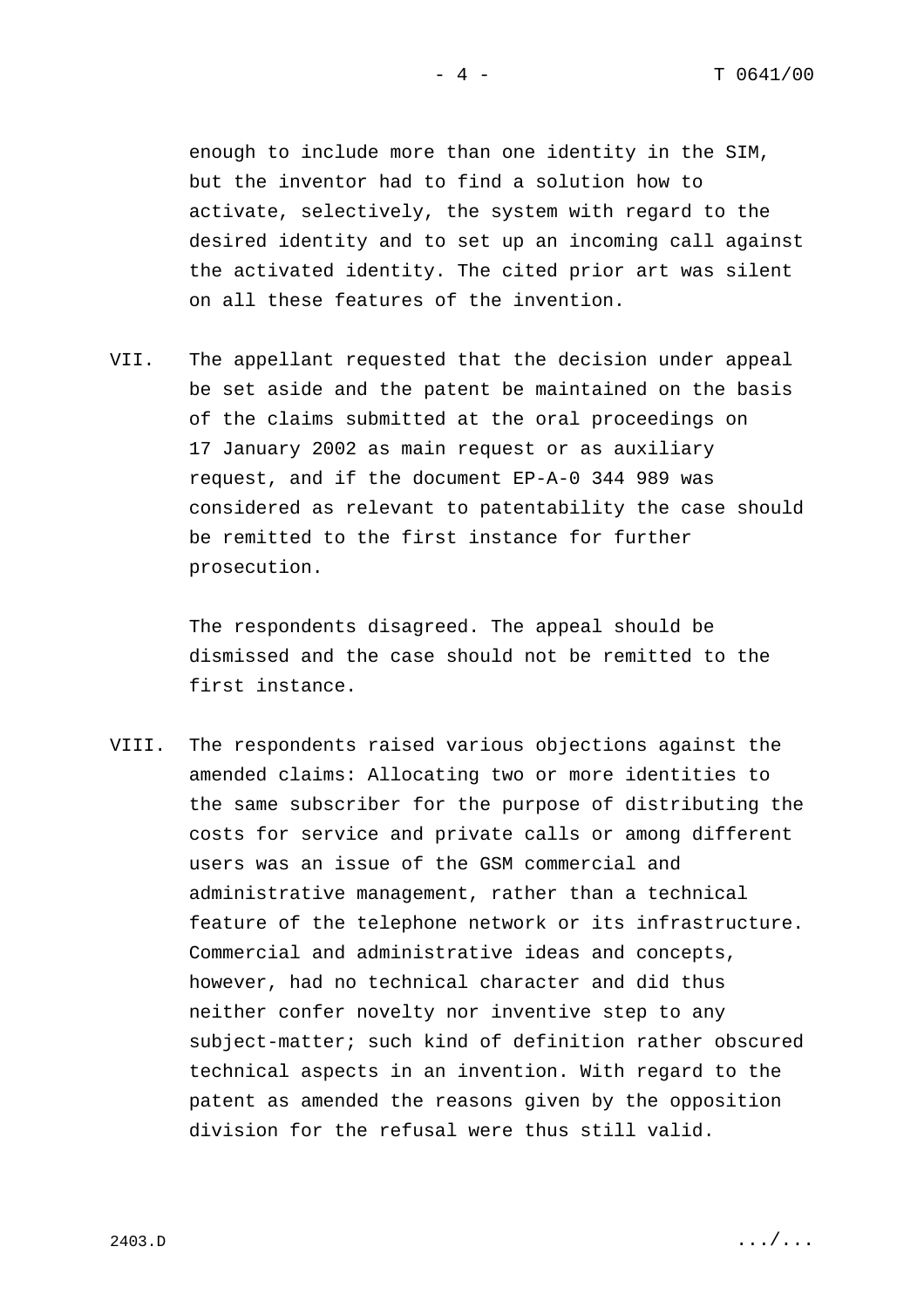## **Reasons for the Decision**

1. The appeal is admissible.

The appeal is not allowable, however, since the invention as claimed is not patentable in terms of Articles 52(1) and 56 EPC for lack of inventive step.

- 2. Article 56 EPC states in its English text that an invention shall be considered to involve an inventive step, if having regard to the state of the art, it is not obvious to a person skilled in the art. The equally authentic French and German texts are somewhat more informative in that they can best be rendered in English as stating that an invention shall be considered as based on inventive activity if a skilled person cannot derive it in an obvious manner from the state of technology.
- 3. The legal definition of Article 56 EPC is to be put into context with the remaining patentability requirements of Articles 52 to 57 EPC, these articles implying the general principles that patents shall be available for inventions in all fields of technology (see, for example, Singer/Stauder: "Europäisches Patentübereinkommen", Artikel 52, paragraph 2 with further citations), and that technical character is a sine qua non for an invention in the sense of the EPC (see, for example, decision T 931/95 Controlling Pension Benefits System/PBS PARTNERSHIP (OJ EPO 2001, 441)).
- 4. On this approach it is legitimate to have a mix of technical and "non-technical" features (i.e. features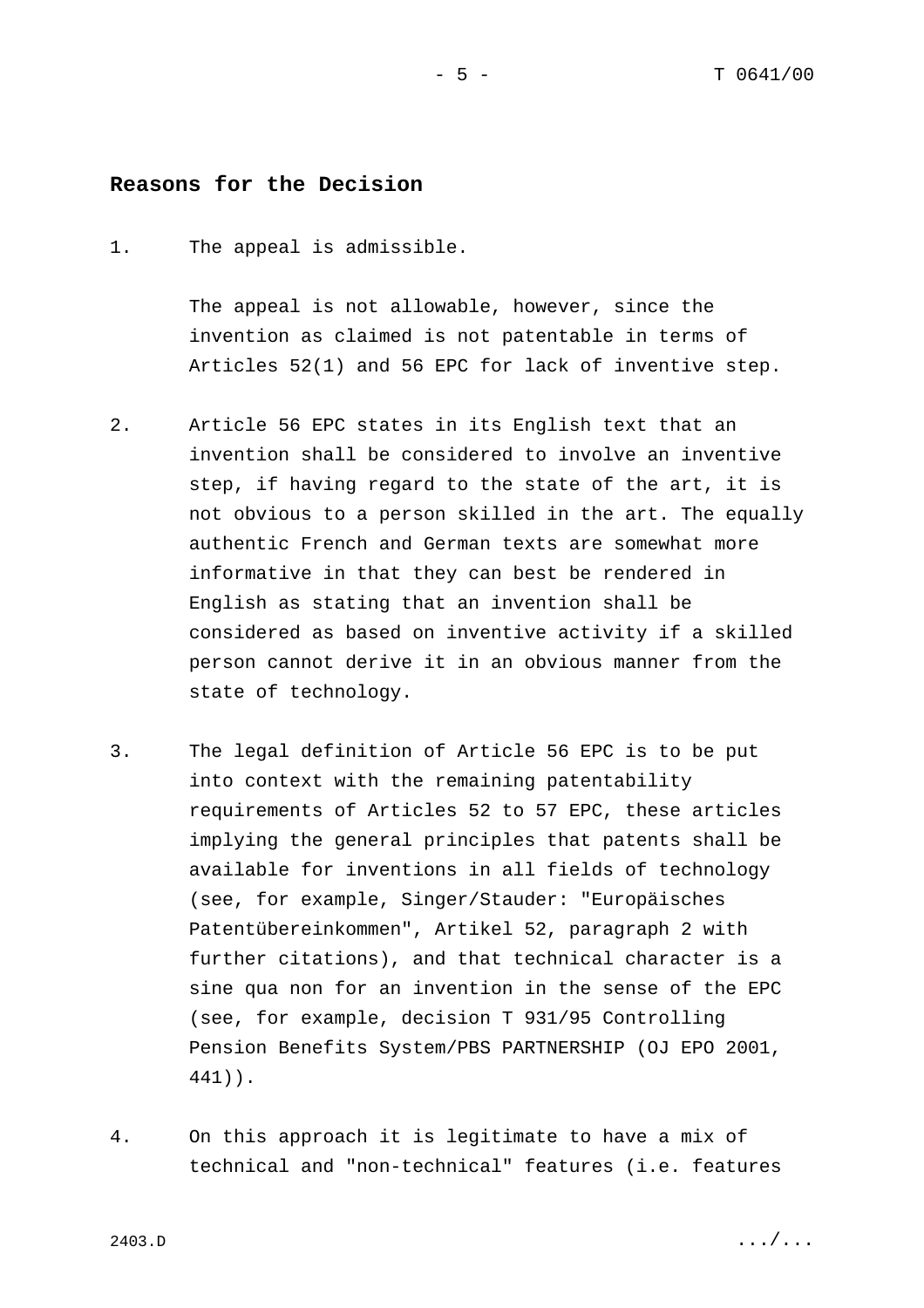relating to non-inventions within the meaning of Article 52(2) EPC) appearing in a claim, even if the non-technical features should form a dominating part. Thus in T 26/86 X-ray apparatus/KOCH& STERZEL, (OJ EPO 1988, 19) a mix of technical and non-technical features was considered as a matter of principle, to be patentable even if the technical was not the dominating part of the invention. As reasoned by the board, "the teaching (might, otherwise, be made) unpatentable in its entirety if the greater part is non-technical and even though the technical aspect which is found to be subordinate is in fact judged to be novel and to involve inventive step" (see paragraph 3.4 of the decision). It follows that the board, although allowing a mix of technical and non-technical features to be claimed, considered the technical part of the invention as the basis for assessing inventive step.

5. Furthermore, based on the ordinary meaning to be given the terms of Article 56 EPC in their context in the EPC, and consistent in particular with Rule 27 EPC, as a test for whether an invention meets the requirements of Article 56 EPC the boards of appeal have developed and applied a method known as the "problem-and-solution approach" (see EPO publication "Case Law of the Boards of Appeal of the European Patent Office", 4th edition, 2002, pages 101 ff.) according to which an invention is to be understood as a solution to a technical problem. This approach requires identification of the technical field of the invention (which will also be the field of expertise of the person skilled in the art to be considered for the purpose of assessing inventive step), the identification of the closest prior art in this field, the identification of the technical problem which can be regarded as solved in relation to this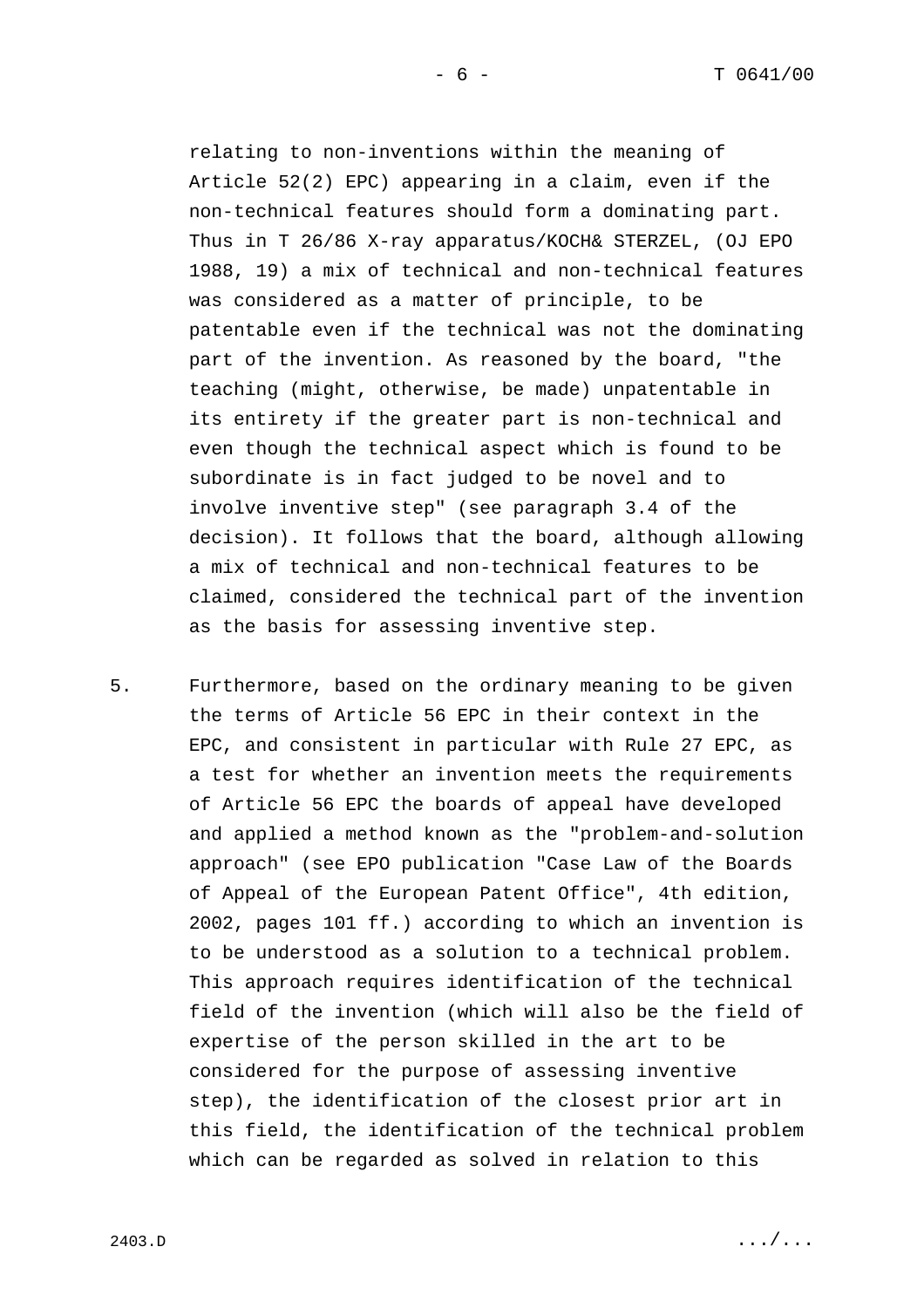closest prior art, and then an assessment of whether or not the technical feature(s) which alone or together form the solution claimed, could be derived as a whole by the skilled person in that field in an obvious manner from the state of the art.

For the purpose of the problem-and-solution approach, the problem must be a technical problem, it must actually be solved by the solution claimed, all the features in the claim should contribute to the solution, and the problem must be one that the skilled person in the particular technical field might be asked to solve at the priority date. In this context "problem" is used merely to indicate that the skilled person is to be considered as faced with some task (German "Aufgabe"), not that its solution need necessarily involve any great difficulty.

If the above conditions are not met by a problem as formulated, then it is usually necessary to reformulate the problem. There may also be cases where the features claimed fall into two or more groups, each group serving to solve a particular technical problem quite unrelated to the technical problem solved by the other groups. In such a case the obviousness of each group as a solution to its problem needs to be considered in isolation (see, for example, decision T 470/95 , not published in OJ EPO). If no technical problem can be derived from the application, then an invention within the meaning of Article 52 EPC does not exist (see decision T 26/81, OJ EPO 1982, 211).

6. Further, where a feature cannot be considered as contributing to the solution of any technical problem by providing a technical effect it has no significance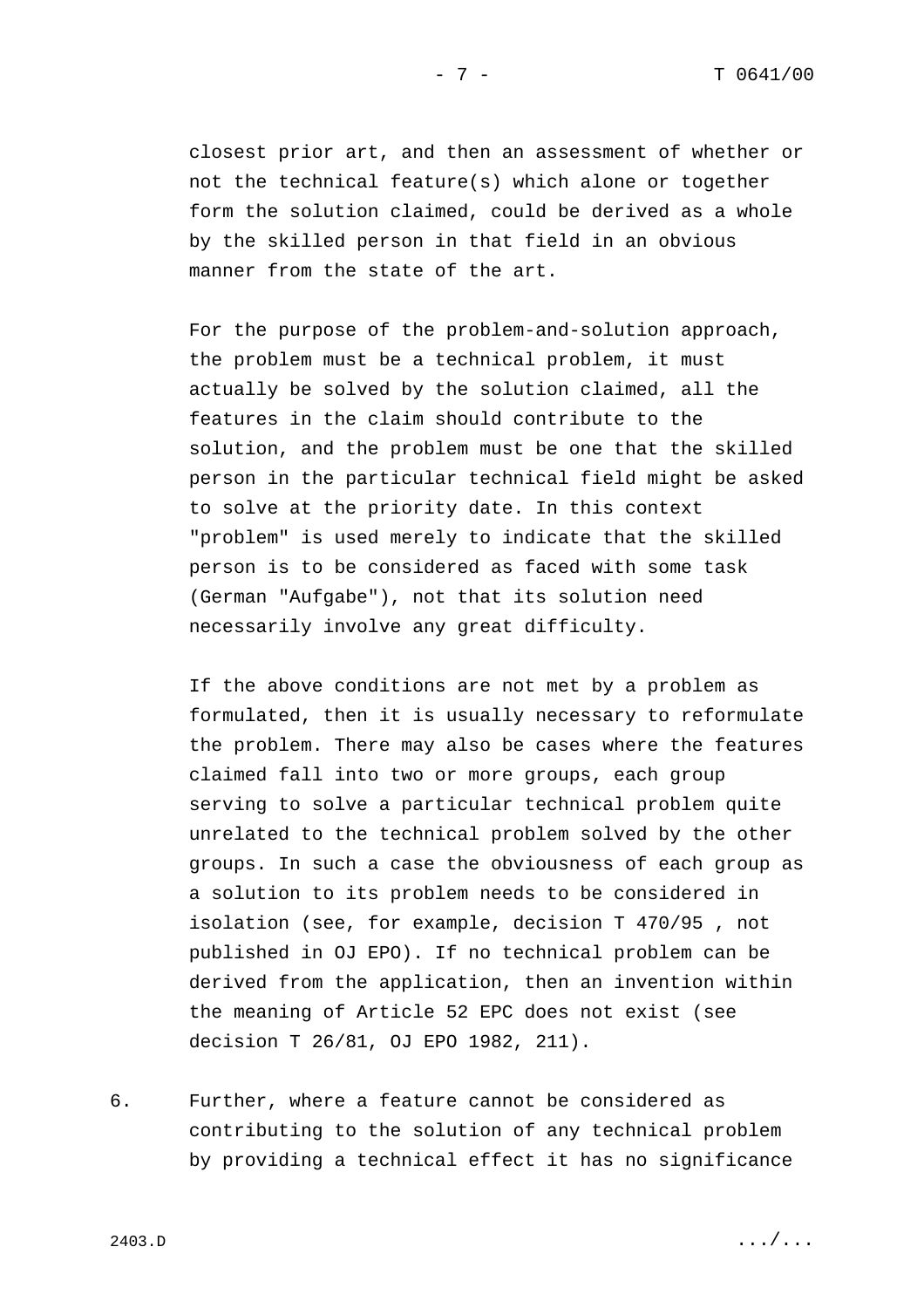for the purpose of assessing inventive step.

Thus in T 158/97 Treating electrical conductive fluid/IBBOTT, a modification of a known device not related to any technical function was held incapable of contributing to inventive step (similarly T 72/95 Ionizing liquid/IBBOTT, T 157/97 Ionizing fluids/IBBOTT and T 176/97 Ionizing fluid/IBBOTT, all not published in OJ EPO). In T 27/97 Cryptographie à clés publiques/FRANCE TELECOM, not published in OJ EPO, the present Board (in a different composition) ignored, in assessing inventive step a feature distinguishing the claimed subject-matter from the prior art for lack of any established technical effect causally related to this feature.

In the present Board's view, this finding is entirely consistent with the general requirement for an invention to have technical character, leading to the conclusion that an invention in the sense of Article 52 EPC can only be made up of those features which contribute to said technical character.

7. The technical problem should not be formulated to refer to matters of which the skilled person would only have become aware by knowledge of the solution now claimed. Such formulation of the problem involving inadmissible hindsight of the solution must be avoided by reformulation of the technical problem to be solved. Thus a problem should not contain pointers to the solution or partially anticipate it.

> However, in the Board's view this principle applies to those aspects of the subject matter claimed which contribute to the technical character of the invention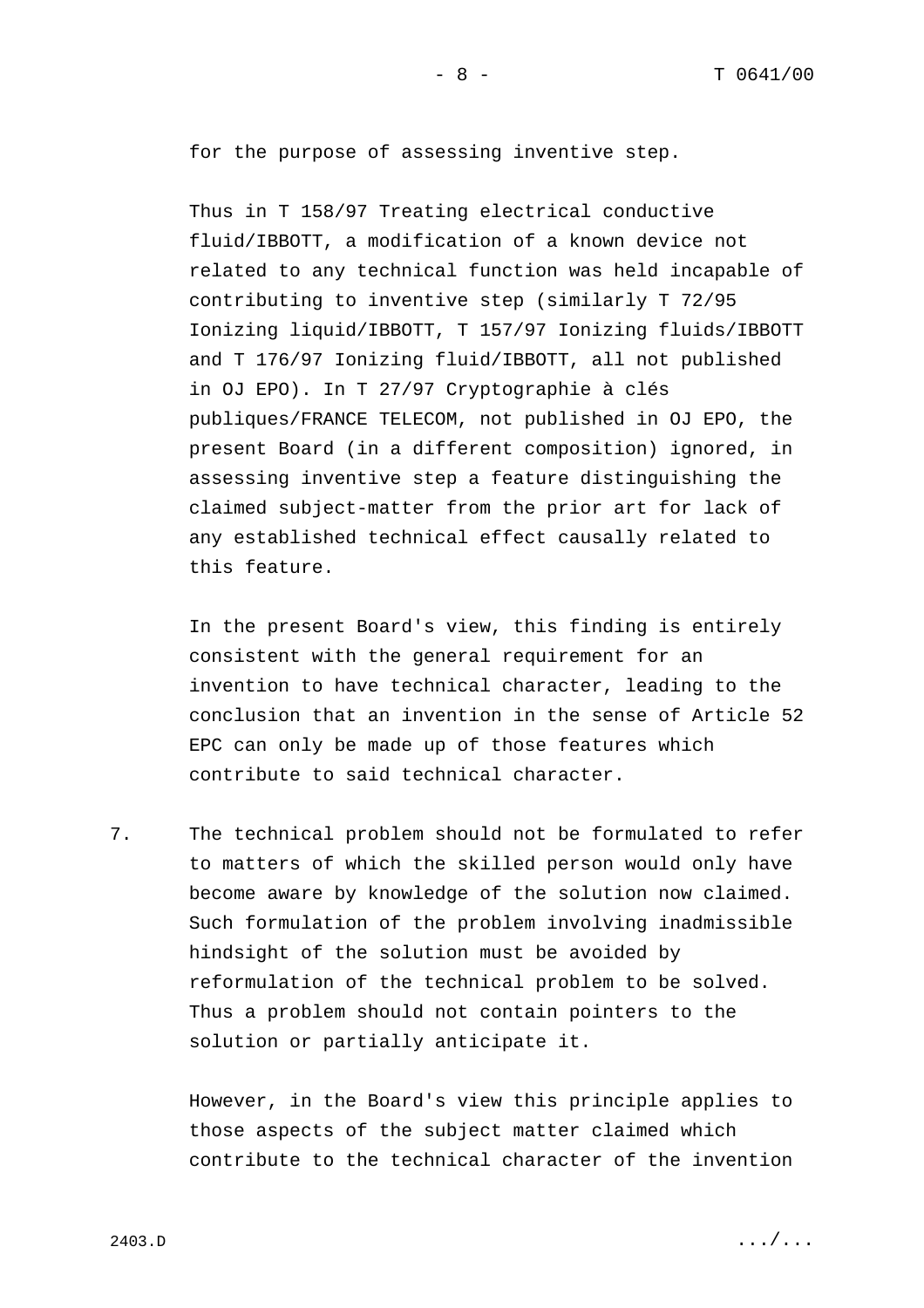and hence are part of the technical solution. Merely because some feature appears in the claim does not automatically exclude it from appearing in the formulation of the problem. In particular where the claim refers to an aim to be achieved in a nontechnical field, this aim may legitimately appear in the formulation of the problem as part of the framework of the technical problem that is to be solved, in particular as a constraint that has to be met.

Thus in T 1053/98 (not published in OJ EPO) the Board (in a different composition) considered it necessary to formulate the technical problem in such a way that there was no possibility of an inventive step being involved by purely non-technical features. Such a formulation of the problem could refer to the nontechnical aspect of the invention as a given framework within which the technical problem was posed. The approach adopted in this decision thus accepts it as correct to formulate the technical problem to include non-technical aspects whether novel or not: these nontechnical aspects are thus not to be regarded as contributing to the solution.

Similarly, in T 931/95 Controlling Pension Benefits System/PBS PARTNERSHIP (OJ EPO 2001, 441) dealing with inventive step in respect of an apparatus implementing a business method, the Board (in a different composition) proceeded on the footing that the person skilled in the art had knowledge of the non-technical method so that only the technical aspects of the apparatus were taken into account in assessing inventive step. This approach, which is actually a method of construing the claim to determine the technical features of the claimed invention, allows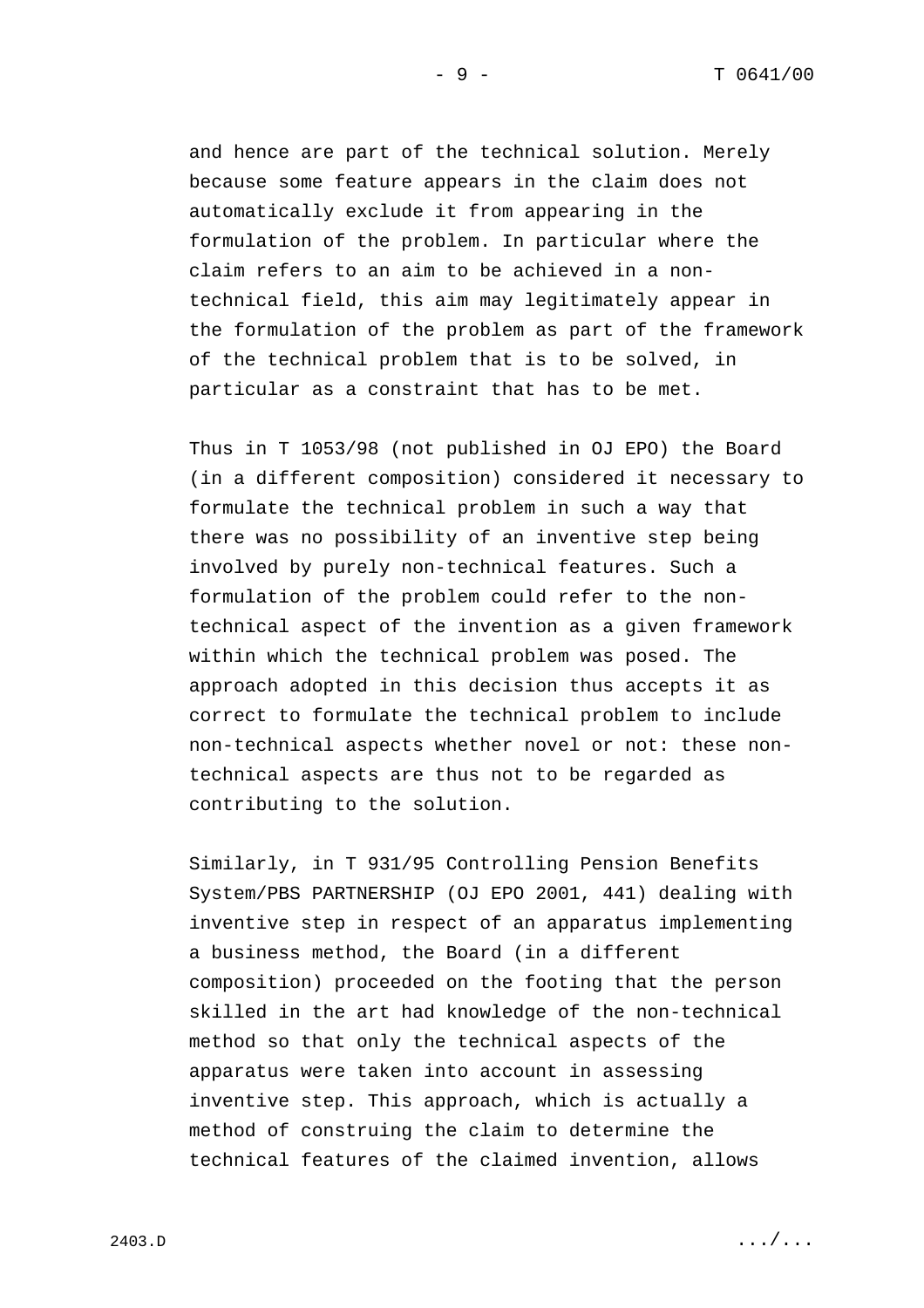separating the technical from the non-technical aspects of the invention even if they are intermingled in a mixed type claim feature.

- 8. Finally, the identification of the skilled person may also need careful consideration. The skilled person will be an expert in a technical field. If the technical problem is concerned with a computer implementation of a business, actuarial or accountancy system, the skilled person will be someone skilled in data processing, and not merely a business man, actuary or accountant.
- 9. Starting point for examining inventive step is, in the present case, prior art document D8. It describes features of the GSM network standards at the stage of implementation reached in 1990 and the so-called Subscriber Identity Module SIM in particular, which is part of the mobile station and stores all the subscriber related information elements contained in the individual mobile stations, allowing the system to identify, authenticate and locate the subscriber in the network (see e.g. document D8, pages 8/9, section 3.3). The remaining part of the mobile station is "a universal equipment operable by different subscribers in turn, each using his own SIM" (document D8, page 3, penultimate paragraph).

The GSM standards address not only technical issues but also administrative and commercial aspects of the network management. In particular the separation of subscriber related and universal functions provide, from the network operator's point of view, "a great flexibility in the subscription management" (loc.cit.). Although not explicitly dealt with in document D8, the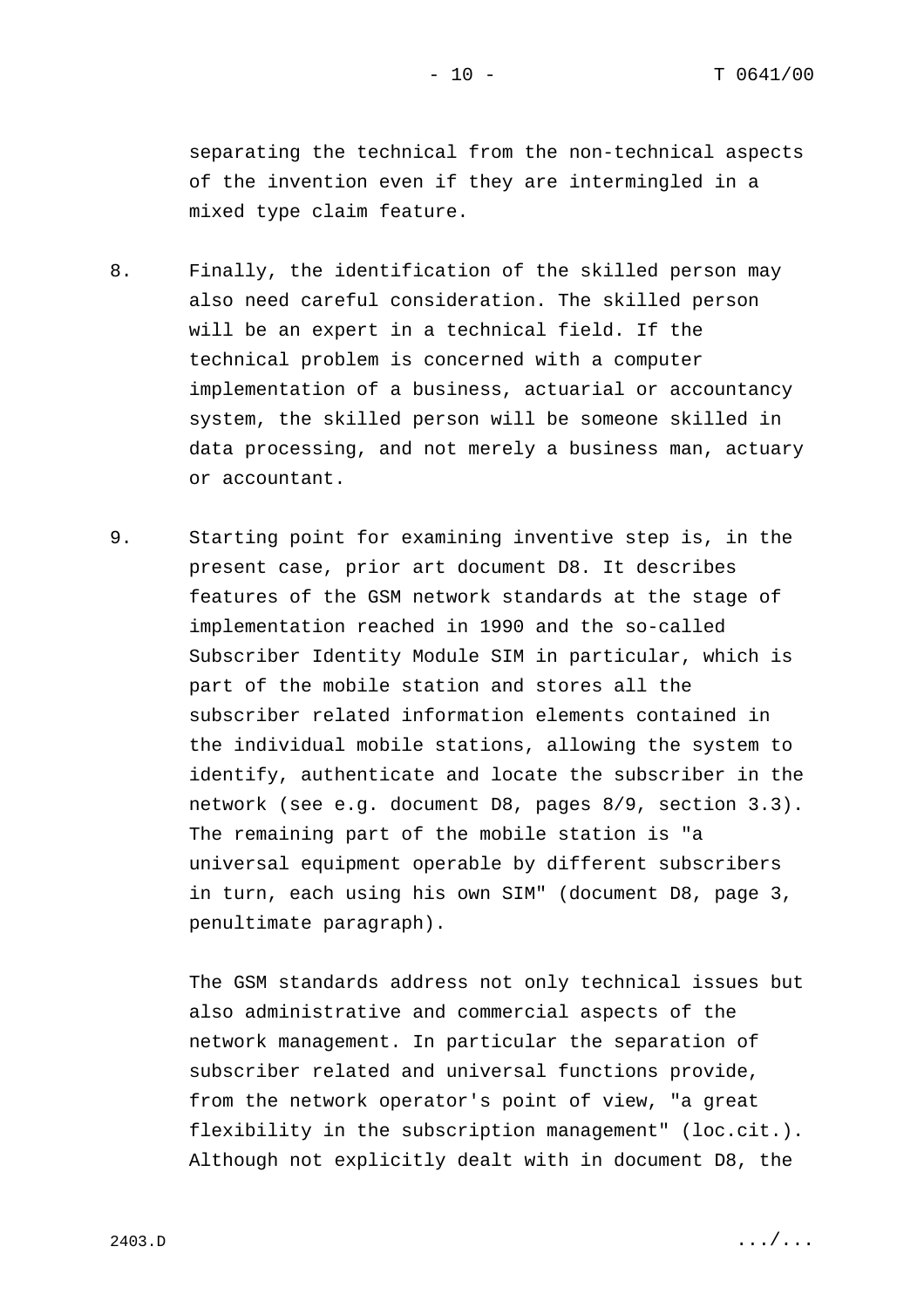commercial aspects of a subscription management imply that the network operator has at its disposal the technical and administrative means for charging the calling costs to the individual subscriber.

The SIM, in the "GSM network operation phase " (document D8, section 2.3 on page 5), is personalized (allocated to a given subscriber) and, from a process point of view, a GSM application enabling the subscriber technically to access the system. The GSM application may be one of several applications, for example when the SIM is part of an ISO standardized multi-application IC card supporting in addition to the GSM application a number of other applications. On such an active multi-application card the GSM application can be selected by appropriate commands (document D8, page 1, last paragraph, page 6, third paragraph and page 9, third and last paragraphs).

10. Claim 1 (according to both requests) defines that " the subscriber identity module (SIM) is allocated at least two identities". Figure 6 of the present patent specification, however, shows an "active card modified for use as a subscriber identity module" including two standard modules (patent specification, column 4, lines 46 ff., column 6, lines 12 ff. and column 8, claim 15), each module providing a fully functional GSM application. The term "subscriber identity module" as used in the patent, therefore, has to be construed to include the multi-application card disclosed in document D8, except for the claim feature that "at least two identities" are allocated, which means in the terminology of document D8 that not only one but at least two of the applications supported by the active multi-application card are GSM applications.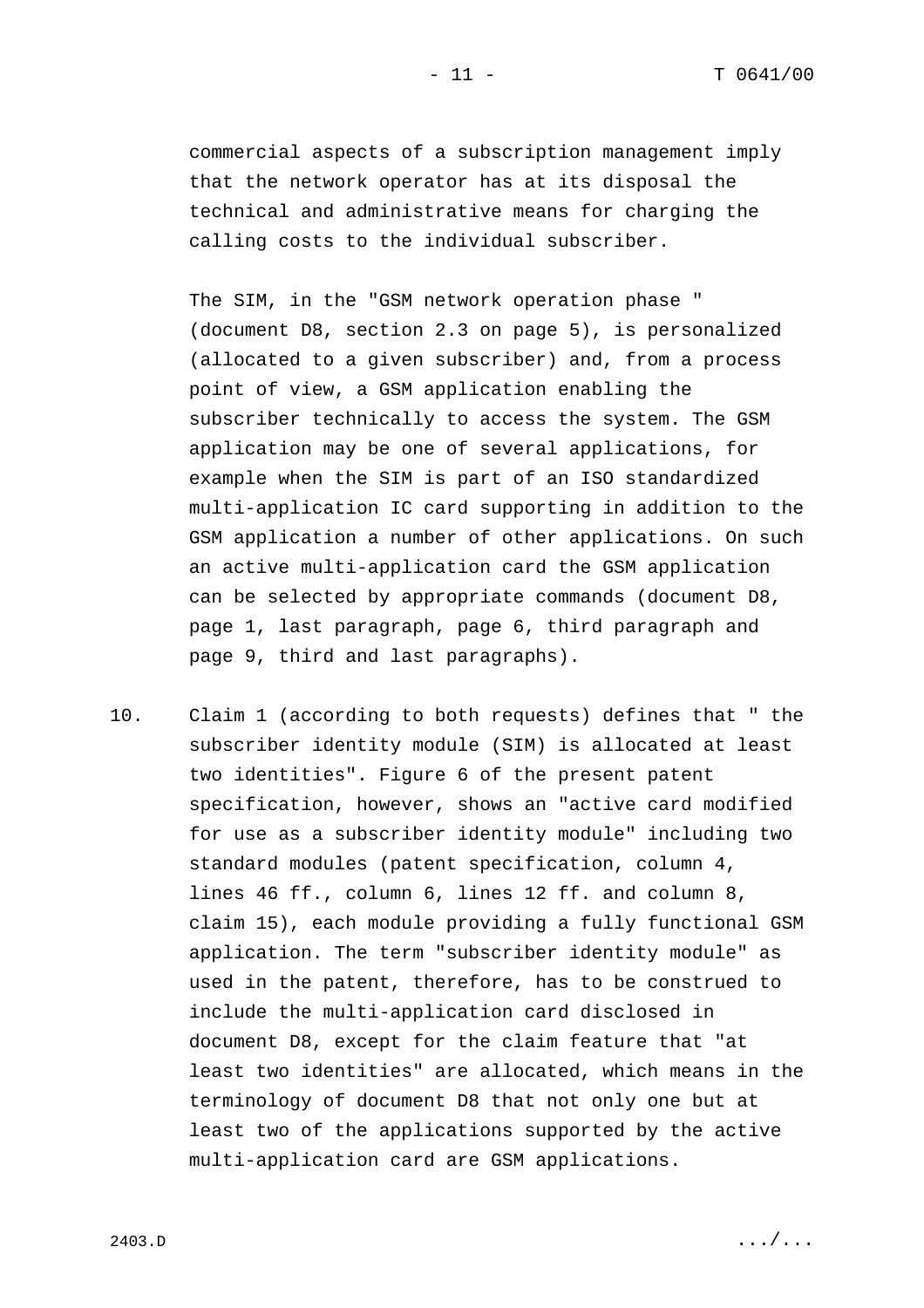- 11. According to document D8, each single subscriber identity module is allocated an identity which is the basis for different identity data (among others, the personal identity number IMSI to which a MSISDN number is allocated). The network location registers including the Home Location Register HLR (see document D8, page 2, section 1.2) maintain the correspondence between all these numbers. Since the GSM standards require that the subscriber identity data are stored in the network home database, a user selecting a GSM application automatically and selectively activates the desired identity in the home database of the network operator from the subscriber unit. Only one GSM application can be allocated to an IMSI identity at a time. By means of the MSISDN number allocated to the subscriber identity incoming calls are automatically set up against the activated identity according to the information stored in the home database.
- 12. With reference to appellant's main request it follows that document D8 anticipates all features of claim 1 but the following:
	- (i) the subscriber identity module is allocated at least two identities,
	- (ii) said at least two identities being selectively usable, and
	- (iii) the selective activation being used for distributing the costs for service and private calls or among different users.
- 13. Distributing costs according to specific schemes (features (ii) and (iii)), however, is not disclosed as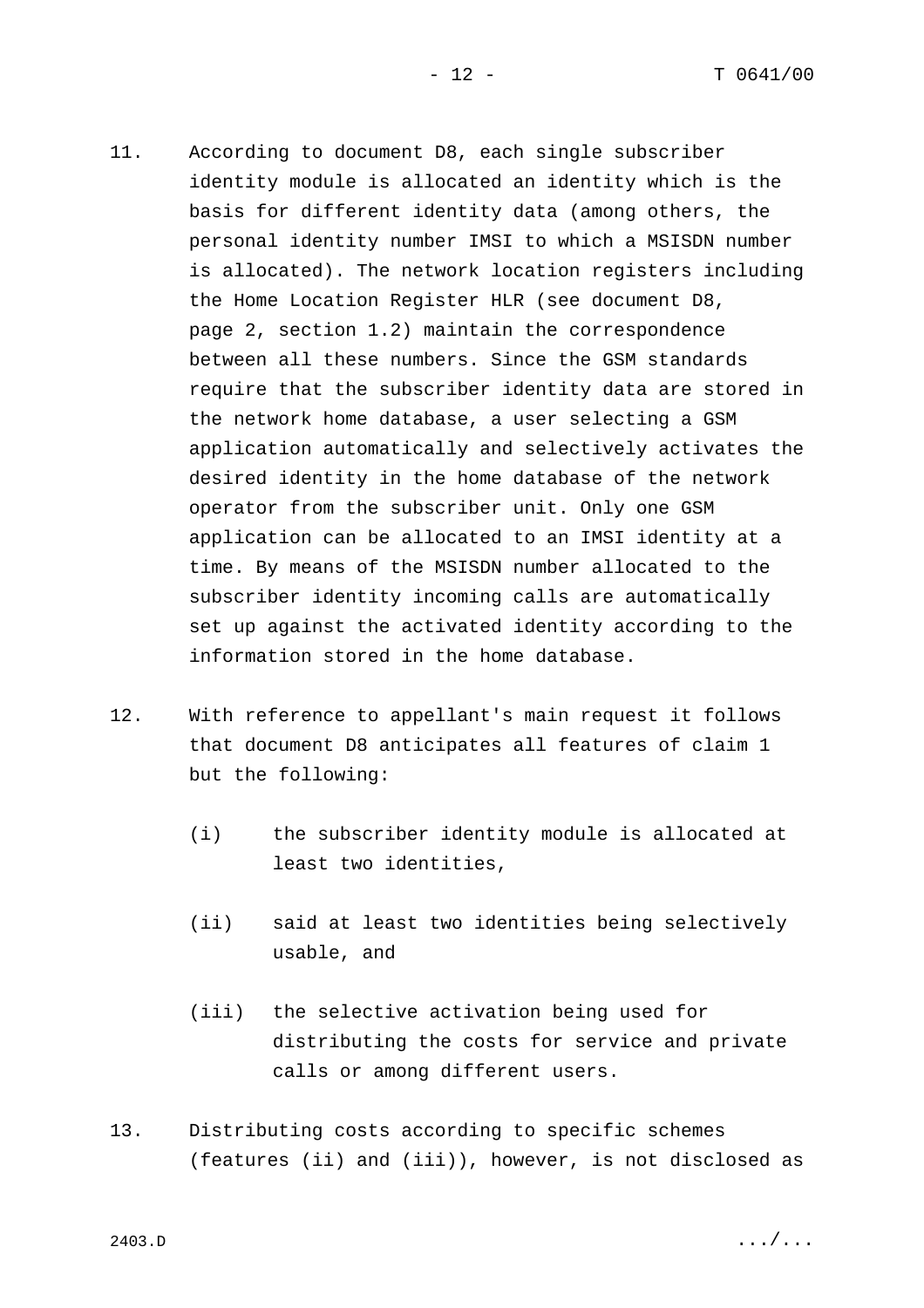a technical function of the system: it is left to the user to decide and to select the desired identity and to the network operator to use the additional identity data in one or other way. The inconveniences to be eliminated are actually not located in any technical aspects of the network system, distributing costs according to the claimed kind of cost attributing scheme is rather a financial and administrative concept which as such does not require the exercise of any technical skills and competence and does not, on the administrative level, involve any solutions to a technical problem. Technical aspects first come into play with the implementation of such a scheme on the GSM system. In other words, the claimed concept of selectively distributing the costs for service and private calls or among different users does as such not make a contribution to the technical character of the invention.

- 14. According to the patent specification, eliminating inconveniences caused by distributing costs for service and private calls or among different users is an object of the invention (see, for example, column 1, lines 45 ff.). This is not yet formulated as a technical problem. To arrive at the technical problem this object needs to be reformulated as being to implement the GSM system in such a way as to allow user-selectable discrimination between calls for different purposes or by different users. In fact, the technical professional would, in a realistic situation, receive knowledge of the cost distribution concept as part of the task information given to him to indicate the services to be provided to the customer.
- 15. From document D8, the skilled person*,* an expert in GSM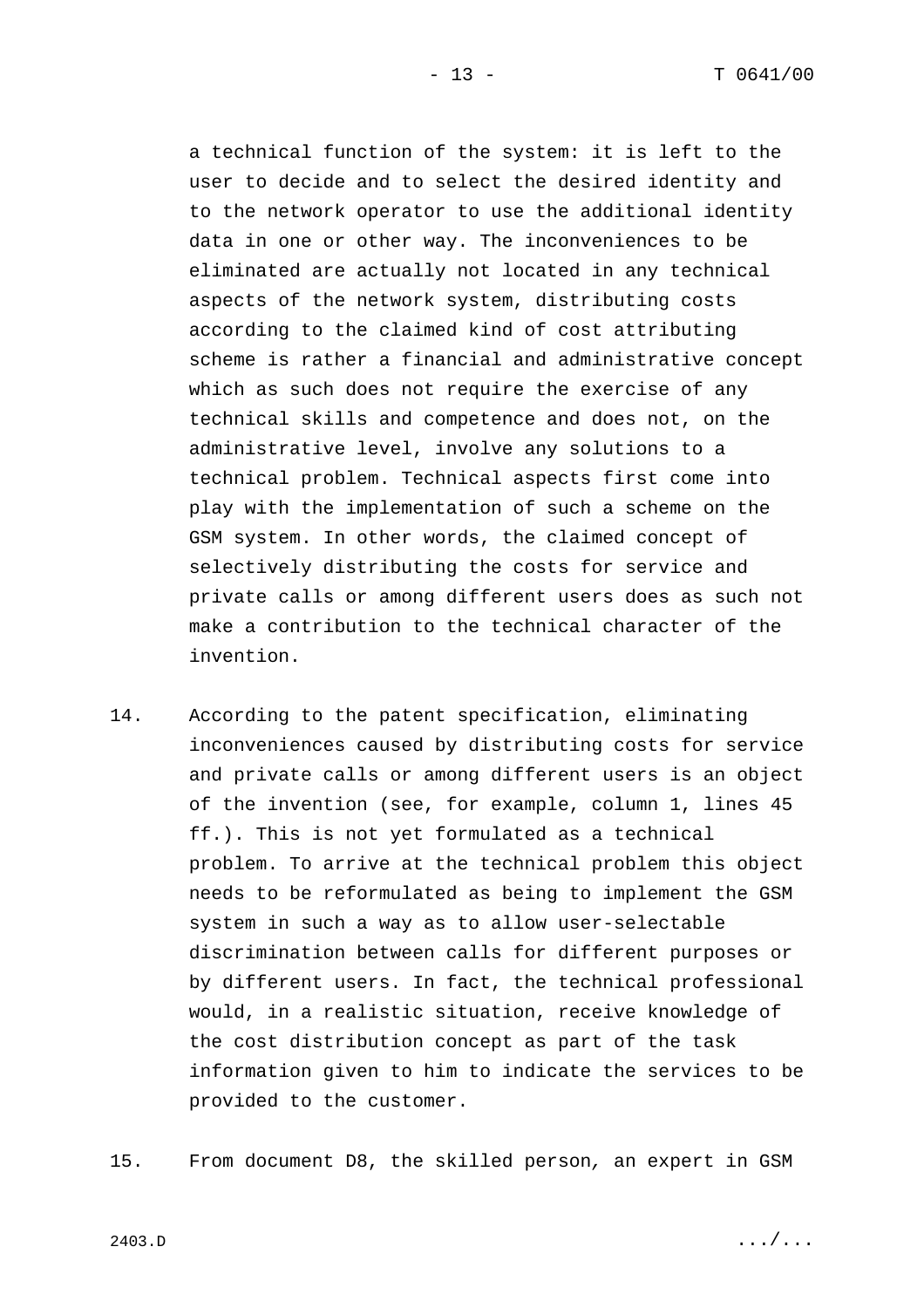systems, knows that before access to a GSM network can be granted, the mobile station has to be personalized by means of a subscriber identity module, providing the IMSI number which identifies the account to which the calling costs are to be charged. Discriminating between calls originating from one and the same mobile station, therefore, requires the allocation of different IMSI numbers, or in other terms, the implementation of a corresponding number of GSM applications (feature (i)). Faced with this technical requirement, the skilled person finds a solution in document D8 (loc.cit): the use of an active multi-application card providing the necessary commands for selecting the desired application (feature (ii)), and thus the desired identity which a GSM system can use for charge collection.

Finally, any technical considerations which might be involved in implementing the specific use according to feature (iii) on the GSM system derive from the prior art in a straightforward way. In the GSM system costs are charged to the identity used for making a call and this remains the same according to the invention. The patent in suit does not disclose or claim any new way of charging costs, but only correlates more than one identity with one and the same subscription under the discrimination aspect, thus requiring - if at all only minor modifications of the network's home database. In the Board's view, such considerations do not involve any technical ingenuity and hence cannot contribute positively to inventive step.

In consequence, the claimed invention, insofar as it has technical character, is obvious in the light of document D8 so that the method of claim 1 does not meet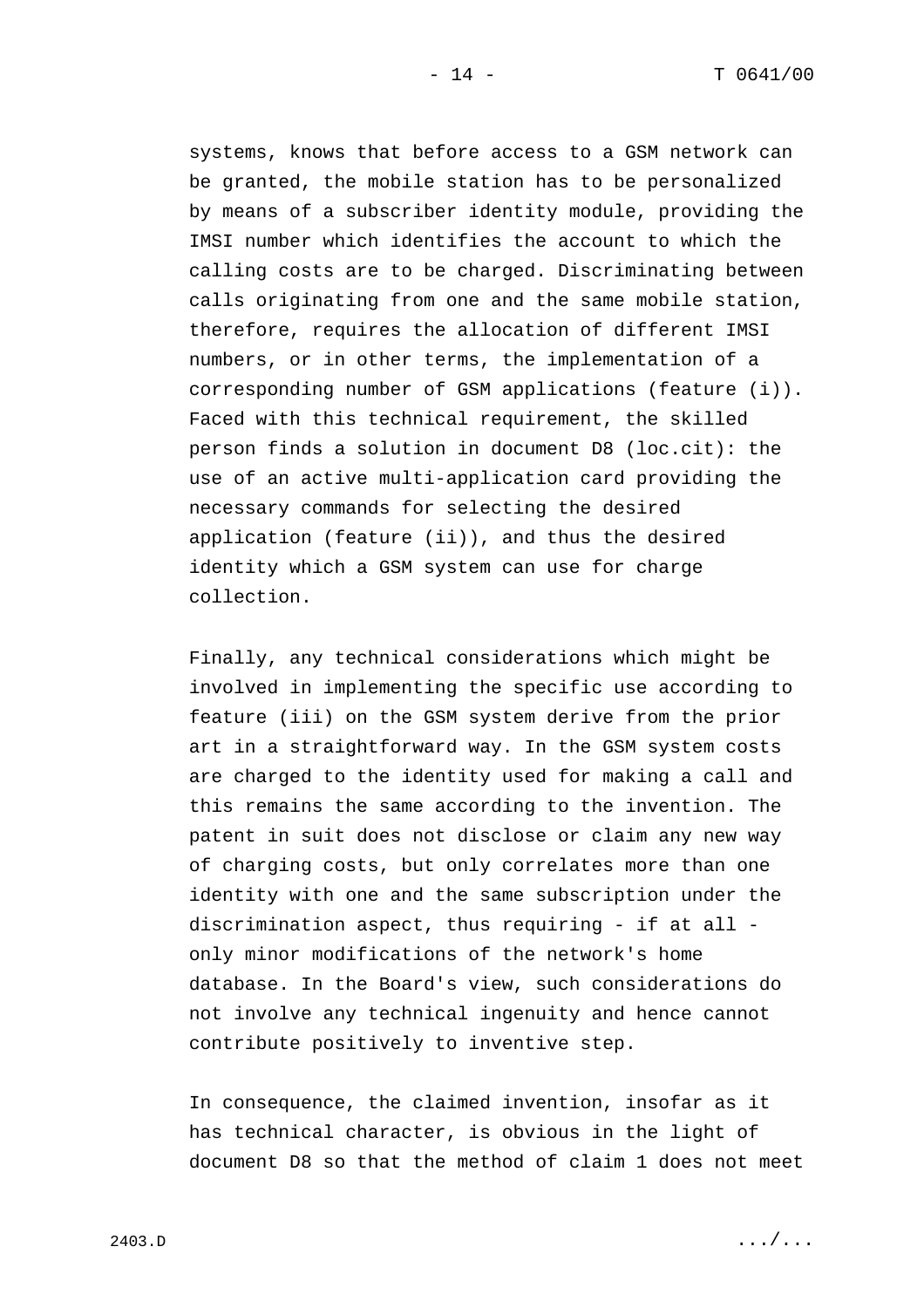the patentability requirement of inventive step (Articles 52(1) and 56 EPC).

- 16. Claim 1 of the auxiliary request in substance includes the additional feature that "an incoming call (is) set up against the activated identity controlled by the information in the home database". In view of the MSISDN number allocated to any subscriber identity module (see above) this claim feature is already a feature of the standard GSM system and does thus not make any difference to the formulation of the technical problem or the assessment of inventive step so that the reasons given above for lack of inventive step in respect to the main request apply also to the auxiliary request.
- 17. In summary, the invention as claimed in both main and auxiliary request does not meet the requirement of inventive step, precluding maintenance of the patent on the basis of the requested amendments. Appellant's request concerning remittal of the case to the first instance, which is expressed as conditional on the relevance of document EP-B-0 344 989, does not take effect since the document is not material to the decision on the appeal.